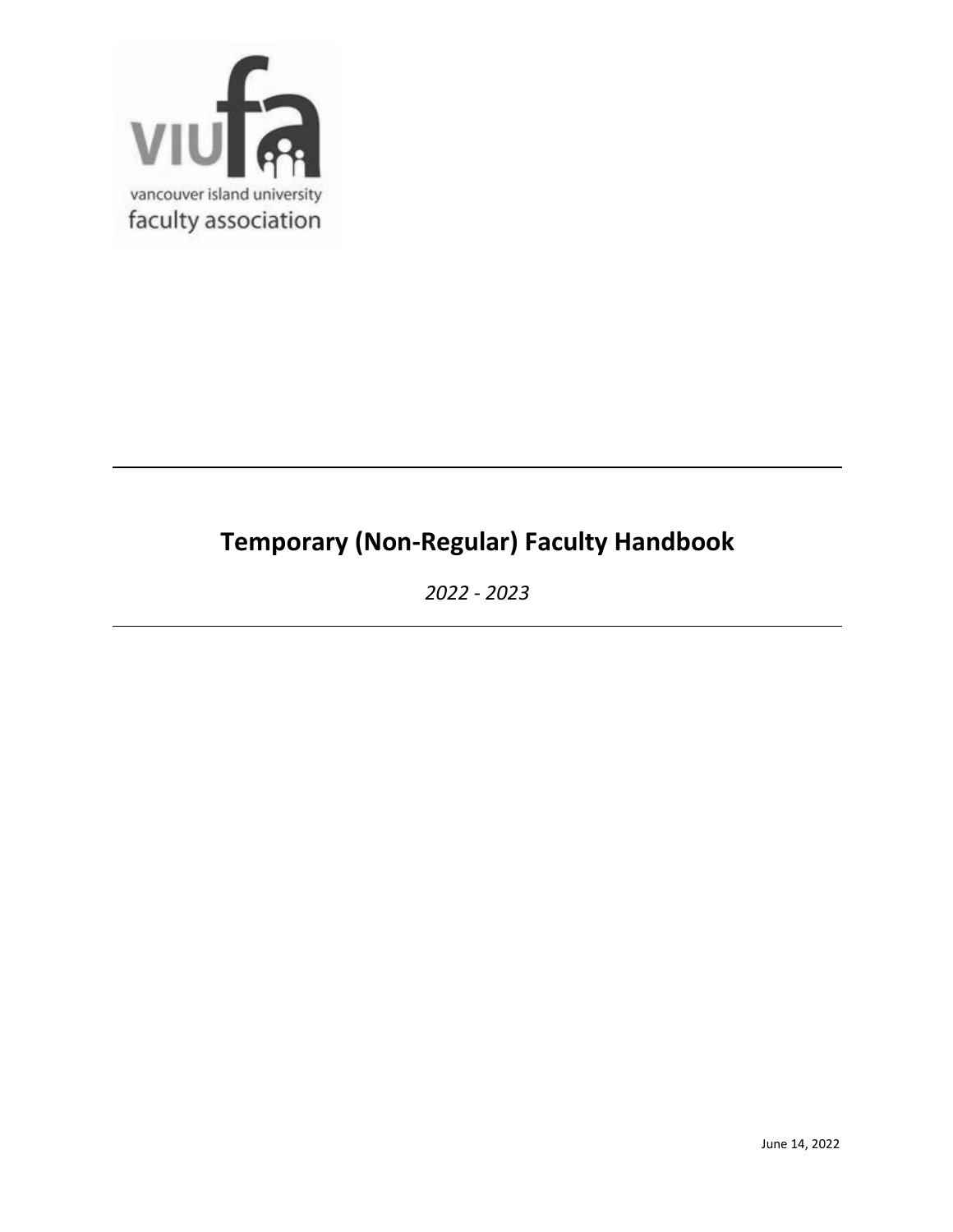## **Temporary Faculty Handbook** The Vancouver Island University Faculty Association (VIUFA)

Welcome to VIUFA! VIUFA was originally known as the Malaspina Faculty Association and has been representing Faculty members since 1974. Faculty members employed as professors, instructors, counselors, faculty advisors, librarians, elders, and technicians are automatically full members of VIUFA<sup>[1](#page-1-0)</sup> (those teaching vocational courses are represented by the BCGEU).

VIUFA has a mandate to improve the remuneration and working conditions of its members and to protect their collective rights as workers. We are also a professional association. We work to maintain and improve the quality of education at Vancouver Island University and to maintain the rights of you – the individual - to exercise independent judgment in the planning and execution of your responsibilities at VIU.

Non-regular faculty often have various titles such as Contract Instructor, Temporary, Limited Term Appointment, Sessional, and Adjunct. The common link between all of these designations is that our work is part-time and precarious. As a non-regular faculty, you may be at VIU for 4 months or 4 years and VIUFA is here to help you understand your rights. This includes helping you navigate issues such as 'right of first refusal,' course design, and any other questions or concerns you may have (See the **FAQ** on Page 7).



## **How to Contact VIUFA & Stay in Touch**

Our **website** is [http://www.viufa.ca.](http://www.viufa.ca/) It has up-to-date information about:

- The Collective Agreement
- VIUFA Constitution and Bylaws
- News updates & the VIUFA Newsletter

You can also find us on Facebook (Vancouver Island University Faculty Association) and Twitter (@VIUFacultyAssoc). Our office is located in Room 108 of Building 360. The physical Union office is closed until further notice; however, the staff and Executive are continuing to work virtually from other locations. They can be reached via email or through by calling 250-740-6339 and leaving a message.

Our Office Manager, **Laura Buechler,** can be reached at [staff@viufa.ca.](mailto:staff@viufa.ca) Our Labour Relations Advisor, **Neil McLeod**, can be reached at [staffrep@viufa.ca.](mailto:staffrep@viufa.ca)

The **Non-Regular Faculty Representative** to the VIUFA Executive Committee for 2021/22 is Amelia Horsburgh (English – Arts and Humanities): [Amelia.Horsburgh@viu.ca.](mailto:Amelia.Horsburgh@viu.ca)

When you received your contract you should have been supplied with an "Application for Membership" form by the Employer – if you have not already done so, please fill it out and send it to us so that we have a way to contact you outside of Employer-owned communications technologies should the need arise.

<span id="page-1-0"></span> $^1$  Associated union dues will be deducted from pay. Individuals who do not wish to be a member for religious or political reasons may resign their memberships. By law, membership dues will continue to be deducted as even those employees who are not members of VIUFA are governed by the Collective Agreement and thus benefit from the rights negotiated by VIUFA for members.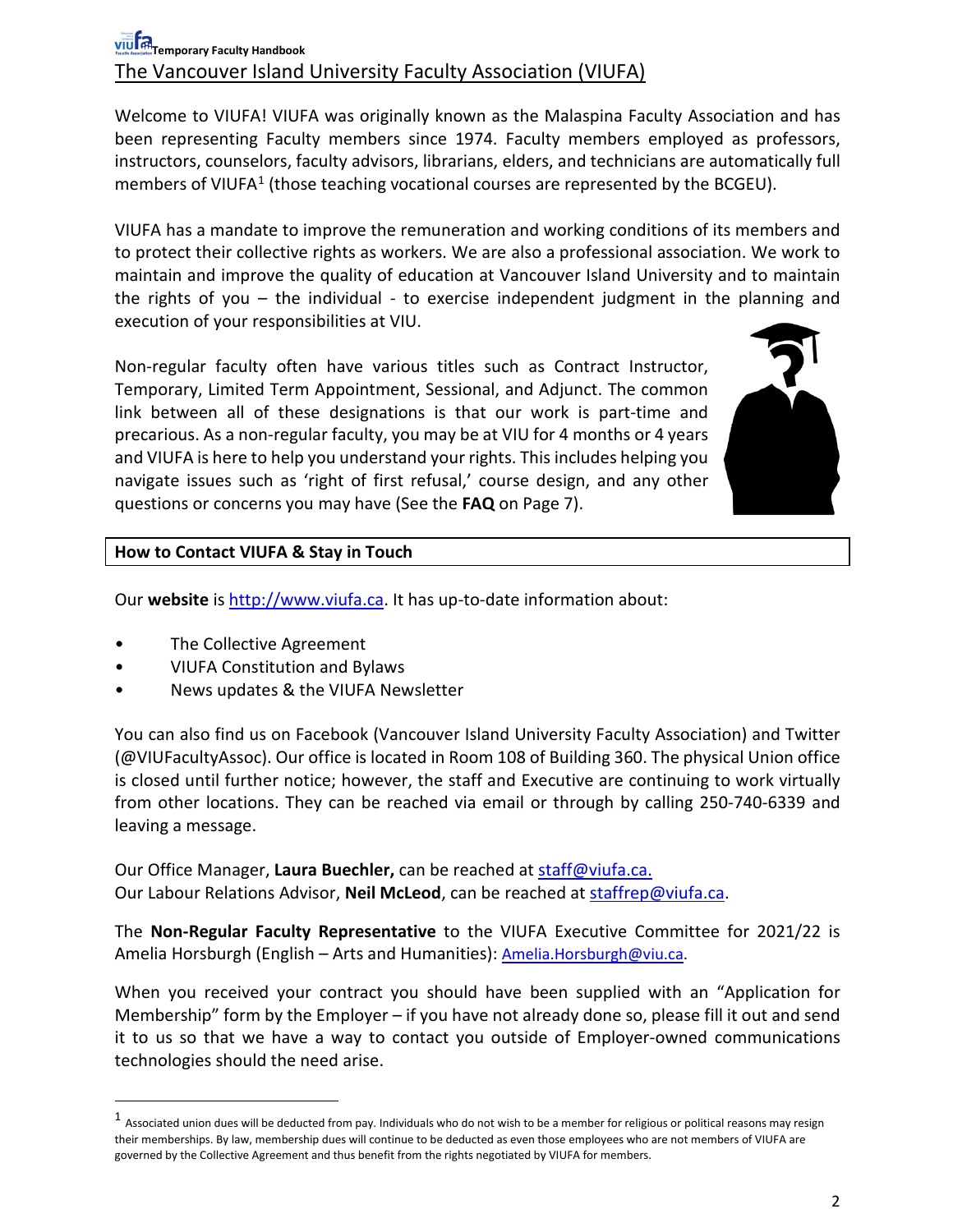#### **Get Involved!**

**VIUFA is your union and we welcome your contributions.** Like any member-driven organization, the involvement of the membership is essential to our success. There are many different ways to get involved, from sitting on the VIUFA Executive or committees, to lending an hour or two at a VIUFA event. If you are interested in becoming active in the union, speak with any member of the Executive or contact us in person or via email/social media.



Each year there are at least two **General Meetings**scheduled between **August 15 and December 31** and between **January 1 and April 30**. There is also an **Annual General Meeting (AGM)** in **April**. The important business of the union is conducted at these meeting and your voice is integral to providing direction for VIUFA. From time to time **Special Meetings** on matters requiring the immediate attention of the membership may be called.

#### **Non-Regular faculty hold an annual meeting every fall term before October 1st to elect their representative to the VIUFA Executive. Only non-regular faculty may vote in this election.**

#### **The Union Executive**

The Executive is the decision-making body for VIUFA between AGMs. The Executive makes and implements operational decisions on a week-to-week basis. Do not hesitate to contact members of the Executive so that they can address your concerns or raise your issues. The Executive includes the Officers of the Association and a number of additional members. The Officers of the Association are:

- 1. President;
- 2. Vice-President;
- 3. Secretary-Treasurer;
- 4. Chief Personnel Steward; and
- 5. Chair of the Contract Negotiating Committee.

The additional Executive positions are:

- 6. Associate Bargainer;
- 7. Chair of the Professional & Scholarly Development Committee
- 8. Chair of the Human Rights & International Solidarity Committee;
- 9. Chair of the Status of Women Committee;
- 10. Chair of the University Budget Analysis Committee;
- 11. Chair of the Decolonization, Reconciliation, & Indigenization Standing Committee;
- 12. Federation of Post-Secondary Educators Pension Advisory Committee Representative;
- 13. FPSE Workplace Health, Safety & Environment Committee Representative;
- 14. FPSE Education Policy Committee Representative;
- 15. FPSE Disability Management and Rehabilitation Committee Representative;
- 16. Non-Instructional Faculty Representative;
- **17. Non-Regular Faculty Representative; and**
- 18. Member at Large.

Each VIUFA standing committee deals with bargaining, contract administration, human rights, non-regularized faculty issues, the status of women, educational policy, university budget analysis, occupational health and safety, and scholarly and professional development.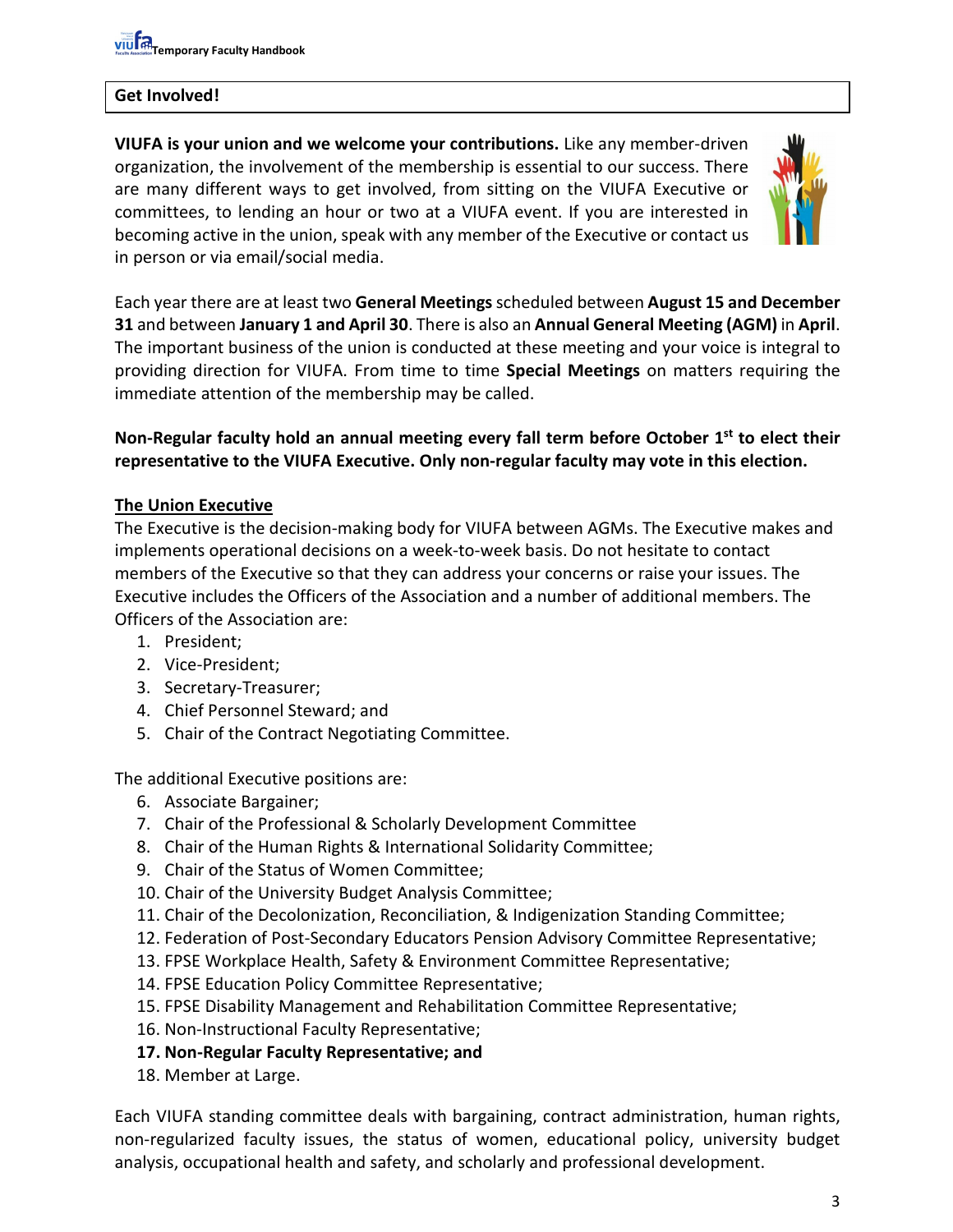#### **VIUFA Executive Election Process**

The Executive is elected annually by all members, typically in April, at the Annual General Meeting (AGM) (except for the non-regular representative which is elected later in the fall). **If you would like to stand for election speak with a member of the Executive**. Ask about the time commitment based on the position you are interested in then have a union member nominate you and fill out the nomination form (available from the office or website). Nominations may also be made and accepted from the floor of the AGM. Nominees usually give a short introduction and speak to the reasons they are interested in sitting on the Executive. If the number of nominees equals the positions open, election is by acclamation, otherwise secret ballots are cast.

| <b>Officers of the Executive</b>                                       | <b>Name</b>            | Local |
|------------------------------------------------------------------------|------------------------|-------|
| President                                                              | Gara Pruesse           | 2337  |
| Vice-President                                                         | Kathleen Bortolin      |       |
| Secretary-Treasurer                                                    | Johnny Blakeborough    | 2265  |
| <b>Chief Personnel Steward</b>                                         | Clay Armstrong         | 2421  |
| Chair, Contract Negotiating                                            | Jane Wodlinger         | 6361  |
| <b>Additional Executive Members</b>                                    |                        |       |
| Associate Bargainer                                                    | <b>Bonita Davidson</b> | 2626  |
| Chair, Professional & Scholarly Development                            | Dan Baker              | 2296  |
| Chair, Human Rights & International Solidarity                         | Imogene Lim            | 2840  |
| Chair, Status of Women                                                 | Eliza Gardiner         | 6386  |
| Chair, University Budget Analysis                                      | <b>Brian Dick</b>      | 2435  |
| Chair, Decolonization, Reconciliation, and Indigenization<br>Committee | Georgina Martin        | 2763  |
| FPSE Pension Advisory Representative                                   | Scott Priestman        | 2264  |
| FPSE Workplace Health, Safety & Environment Representative             | Amber Hieb             | 2517  |
| FPSE Education Policy Representative                                   | Dana McFarland         | 6332  |
| FPSE Disability Management & Rehabilitation Representative             | Anna Atkinson          | 2046  |
| Non-Instructional Faculty Representative                               | Adam Jamieson          | 2738  |
| Non-Regular Faculty Representative<br>(through Sep 2022)               | Amelia Horsburgh       | 2120  |
| Member at Large                                                        | <b>Stacy Cuzzocrea</b> | 2340  |

Current Executive (May 1, 2021 – April 30, 2022)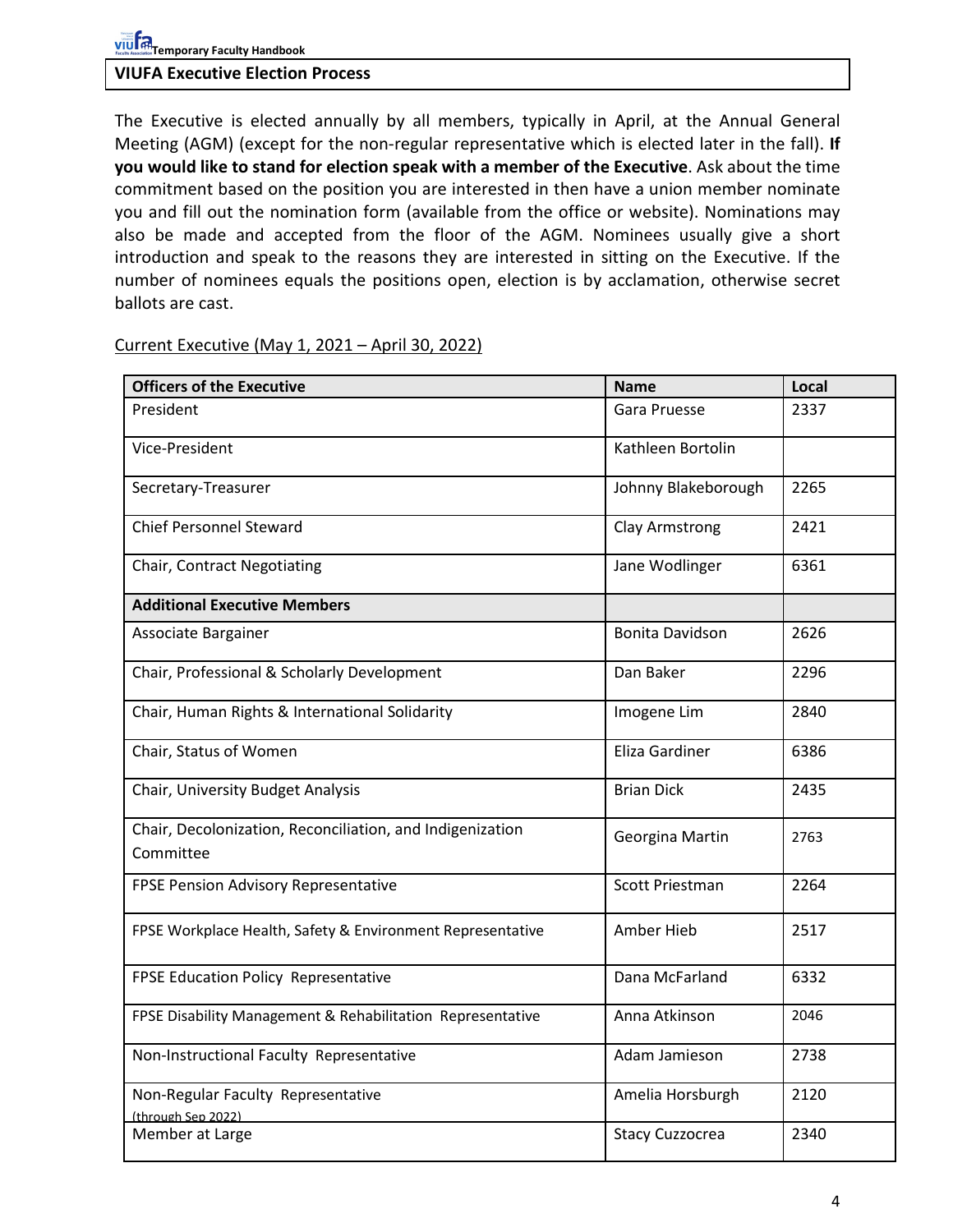## Shop Stewards

Stewards administer the Collective Agreement and help you navigate any issues that may arise during your employment. If a situation arises where you think a provision of the Collective Agreement may have been violated, inform your steward or the Chief Steward. VIUFA will take measures to stop the action and seek an appropriate remedy. Remedies may be sought through formal grievances and arbitrations, but typically a dispute resolution begins by engaging in informal discussions with administrators.

**We encourage all VIUFA members to read over the Collective Agreement to become familiar with their rights as workers.** 

**If you have a complaint or an inquiry regarding your conditions of employment please contact your steward** (even if an administrator has told you that you have no grounds for a complaint). **The steward will bring your complaint to the Chief Personnel Steward** and possibly to the Stewards Committee. If a violation of the Collective Agreement is identified and if informal discussions do not bring about a resolution, then a grievance will be launched.

The first step of the grievance is a meeting between a representative of Human Resources, the appropriate Dean or Director, and the stewards involved in that case (usually two). If a resolution is not reached, another meeting is held. Again, if no resolution is reached, we may take the grievance to arbitration where a decision made by the arbitrator is binding. The decision to go to arbitration is made by the VIUFA Executive on the recommendation of the Chief Personnel Steward. If necessary, the Federation of Post-Secondary Educators of B.C. may provide legal assistance.

If a situation arises that may not appear to be covered by the Collective Agreement do not hesitate to contact Shop Steward. Some work conditions fall under the umbrella of past practice. While we cannot always grieve violations of past practice, we have been successful in advocating for our members.

| Armstrong, Clay   | <b>Chief Personnel Steward</b>           | 2421              |
|-------------------|------------------------------------------|-------------------|
| Anderson, Gillian | <b>Social Sciences - Sociology</b>       | 2237              |
| Arkos, Greg       | Science & Tech. - Physics/Engineering    | 2207              |
|                   |                                          | Cell 250-797-1545 |
| Boyce, Sheila     | <b>Cowichan Campus</b>                   | 3510              |
| Collette, Deborah | <b>H&amp;HS - Nursing</b>                | 2728              |
| Davidson, Bonita  | Education                                | 2626              |
| Latulippe, Johan  | Management                               | 2564              |
| McFarland, Dana   | Library                                  | 6332              |
| Soprovich, Zora   | <b>Powell River Campus</b>               | 604-485-8056 W.   |
|                   |                                          | 604-483-3093 H.   |
| Stremming, Al     | ΙT                                       | 2547              |
| Torkko, Deborah   | Arts & Humanities - English              | 2127              |
| Woodward, David   | Centre for Experiential Learning<br>6168 |                   |

## Current Shop Stewards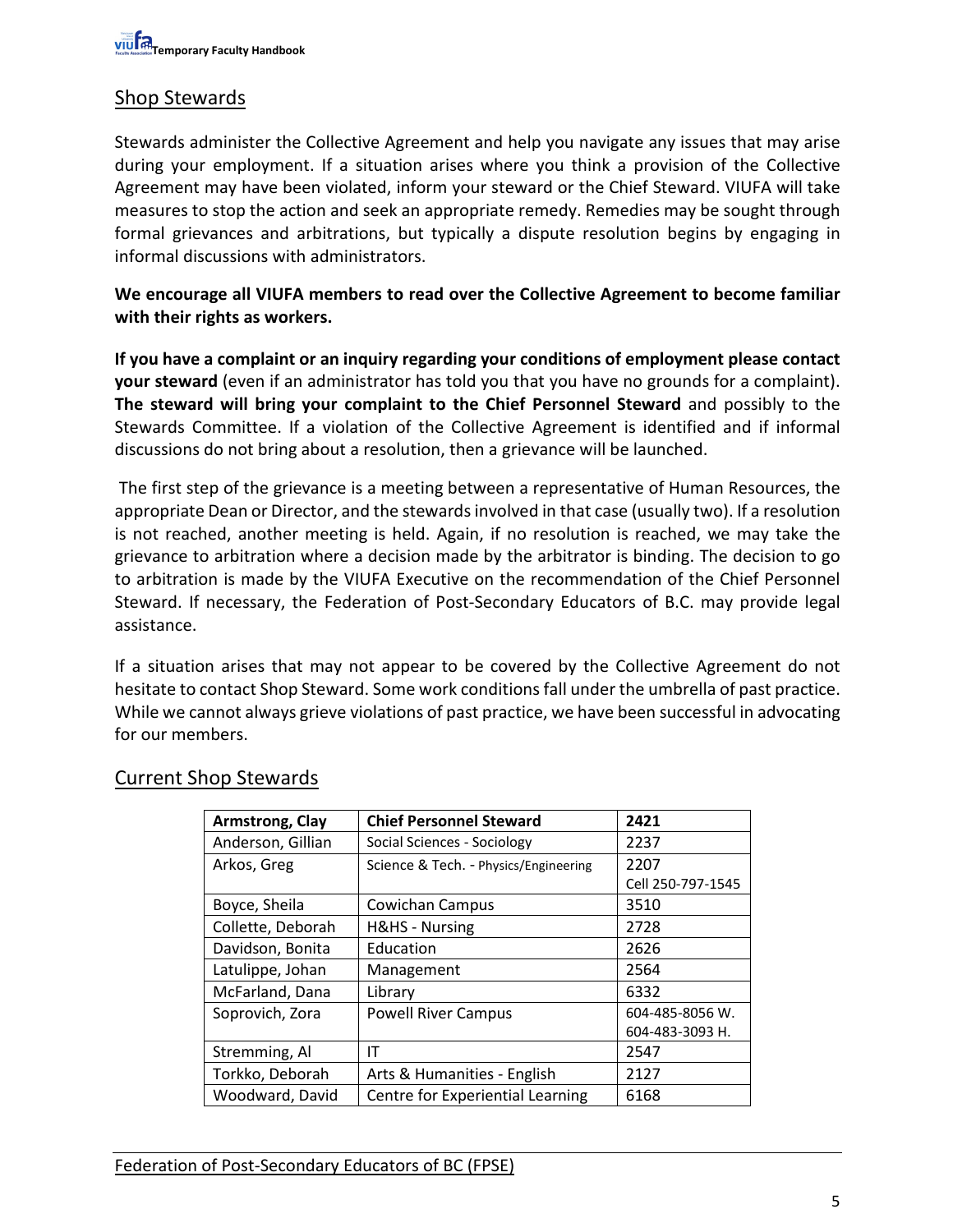## **Temporary Faculty Handbook**

**VIUFA is Local 8 of the Federation of Post-Secondary Educators of British Columbia ("FPSE").** FPSE represents the concerns of most faculty members in BC colleges, institutes, and special

purpose teaching universities. FPSE represents the faculty at 21 public universities, colleges, institutes and other post-secondary institutions in BC.

FPSE provides:

- A collective voice to present the views of BC's educators on provincial policies to politicians, Ministry officials, the public and the media.
- Collection, analysis and distribution of information on educational policy, labour relations, pension legislation, human rights law, and equality issues.
- Advice on all aspects of union work and training for your union officers and shop stewards.
- Legal counsel to represent members in arbitrations and other legal actions.
- Connections with the BC Teachers Federation and the Canadian Federation of Students, membership in the Canadian Association of University Teachers.\*
- Conducting two province-wide conferences each year, providing educational and networking opportunities for member locals.



- A defence fund to support members engaged in strikes, lockouts, or honouring picket lines.
- Standing Committees with representatives from each local working to identify and address issues of concern within their mandate.

Through our membership in FPSE, VIUFA also has a number of other affiliations:

- BC Federation of Labour (BC Fed);
- Canadian Labour Congress (CLC);

## \***Note**:

Through FPSE, each VIUFA member is a member of CAUT and thus eligible to sit on all CAUT committees including the National Executive.

In the past, VIUFA members have sat on CAUT's Executive, their Equity Committee and on their Aboriginal Academic Staff Working Group.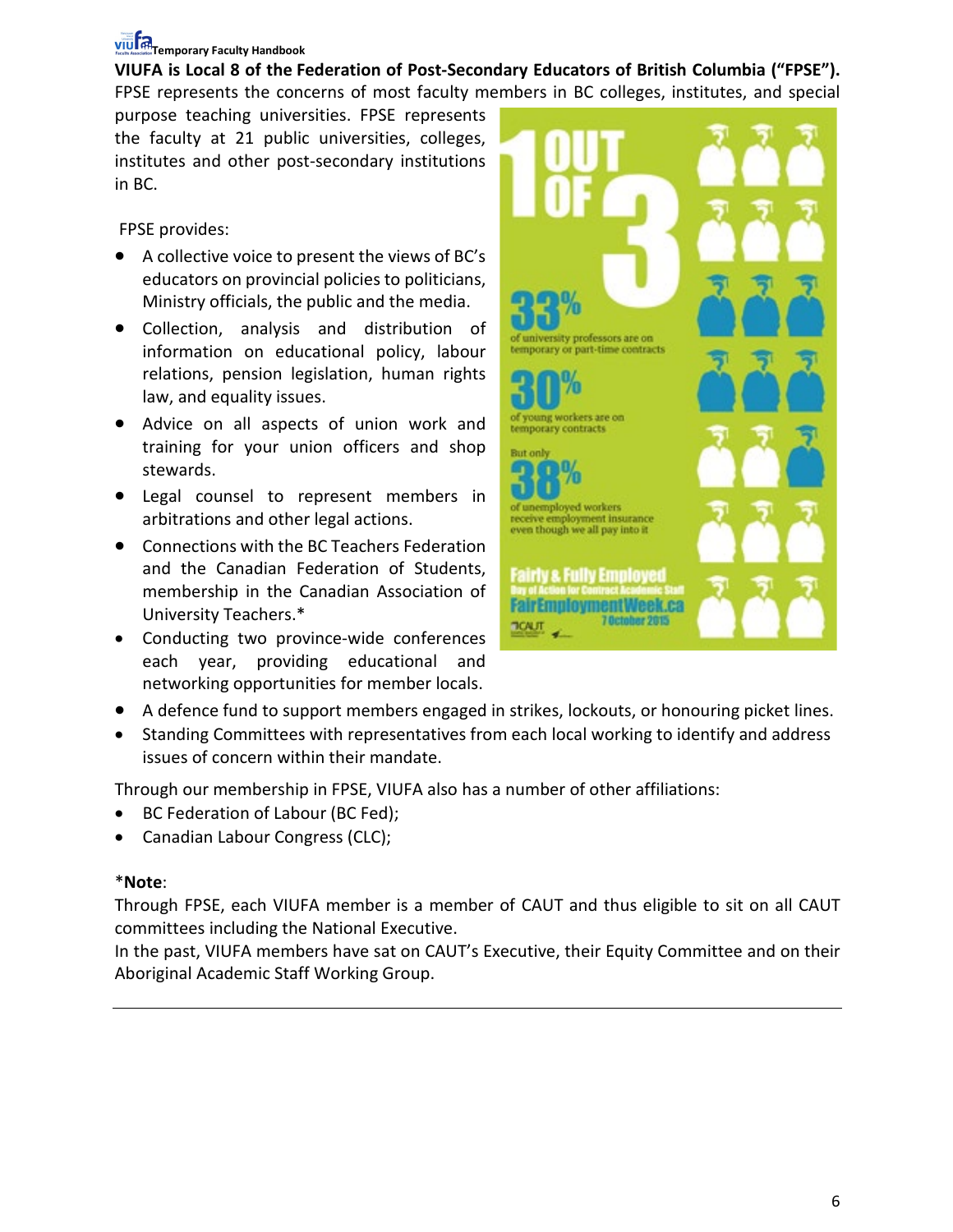## **How am I Evaluated?**

Non-Regular faculty members will be evaluated at the appropriate Senior Administrator's discretion or upon request of the Program Coordinator or Department Chair. Student evaluations are almost always collected; if *additional* evaluation occurs it is supposed to follow the evaluative process for Regular faculty formative evaluations, with appropriate alterations to the methodology for non-instructional faculty.

Evaluations are designed to provide new faculty with advice as to how to improve; however, for Non-Regular faculty, a negative evaluation may deny access to right-of-first refusal and also impede regularization should they otherwise be eligible for a permanent position.

VIUFA members have the right to know the criteria upon which they will be evaluated and are encouraged to obtain this information from the appropriate Senior Administrator. Noninstructional faculty should seek the above information from the appropriate Senior Administrator.

Evaluations of instructional may include any of the following:

- Online student course surveys; If you have taught the same course twice and received satisfactory evaluations you can make a request to the Dean to waive the use of student surveys for that course. In these cases, the absence of an online student survey will not affect Right of First Refusal or regularization.
- classroom observations (subject to agreed-upon times);
- interviews with students;
- review of course materials; and
- discussions with the Department Chair.

**If you receive an unsatisfactory evaluation, or feel that your evaluation is inaccurate in any way, contact a Shop Steward or call the VIUFA office.**

VIUFA can put you in contact with someone in your Department/Faculty who can outline the procedure followed for student questionnaires and classroom visits. It is advisable to get in contact with us early in the term, especially if you think there might be issues that should be addressed before the evaluations occur.

## *What benefits do I qualify for?*

Temporary instructional faculty are entitled to payment of 8% biweekly in lieu of health and insurance benefits, unless that employee is participating in an employer-paid Short Term or Long Term Disability Plan, in which case they will be entitled to 6% in lieu of health and insurance benefits.

Non-Instructional faculty with a workload of at least 50% and an appointment length of at least five months are eligible for Extended Health Care (including Vision Care and Emergency Travel Assistance), and a Dental Plan. Details of these benefits are provided at Articles 13.1, 13.2 and 13.3 of your Collective Agreement.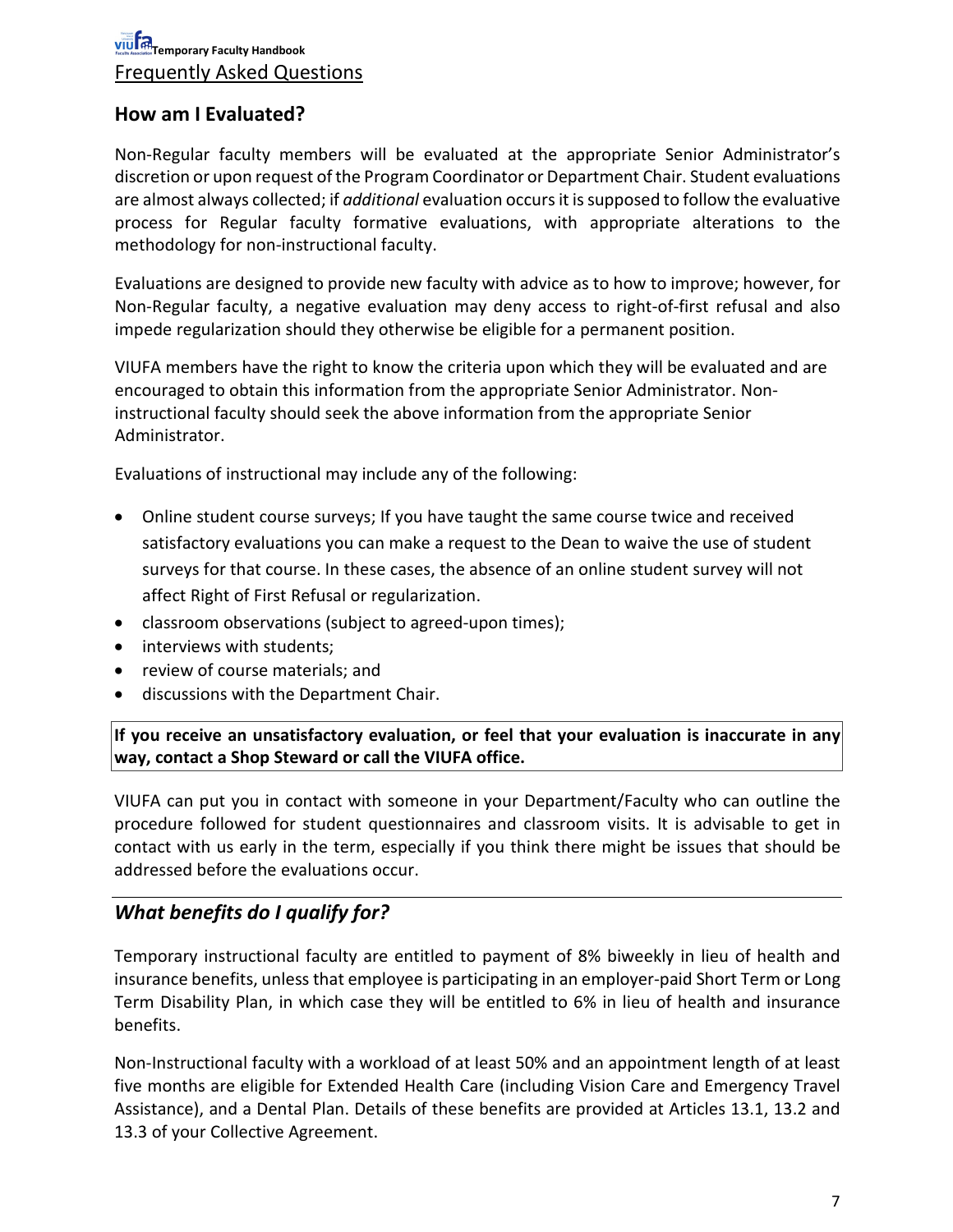

Temporary instructional faculty on Limited Term Contracts of over 5 months are eligible for full benefits, paid vacation, professional development time & allowance.

#### *Pension*

Participation in the College Pension Plan is mandatory for temporary faculty who earn a salary greater than 50% of the "year's maximum pensionable earnings" (YMPE\*) in the academic year (Fall plus Spring semesters). (\*YMPE is set each year by the federal government, and is \$61,600 for 2021).

Temporary faculty who earn less than that amount can opt in or out, but they must complete requisite enrolment or waiver forms within 30 days of employment. Subsequent application can be made to change one's status. Even if you are only employed at VIU for 4 months, there can be advantages to enrolling in the Pension Plan. Contact VIUFA for more information.

Information about the pension plan can be found at the College Pension Plan website: [www.pensionsbc.ca;](http://www.pensionsbc.ca/) or by contacting the VIU Payroll and Benefits Manager at 250.740.6237.

**All VIUFA members regardless of status are eligible to receive assistance through the Employee and Family Assistance Plan.**

#### *What is regularization, and how do I qualify?*

Regularization refers to the conversion of an employee from a temporary contract to a permanent one. Before a temporary faculty member is considered for regularization, the following must occur:

- the faculty member has worked for two consecutive years immediately preceding regularization;
- with an annual workload of fifty percent or greater (see exceptions in the box below); and
- the instructional faculty member must have work in each of the fall and spring semesters in each of those two consecutive years. Non-instructional faculty members must work two consecutive years immediately preceding regularization.

A temporary faculty member whose employment fulfills these criteria is entitled to be regularized provided that:

- there is a reasonable expectation of ongoing employment of at least 50% of a full-time workload with work in each of the fall and spring semesters;
- the temporary faculty member is deemed qualified for this work by a duly constituted selection committee in the applicable seniority group(s); and
- the evaluations, if any, of the faculty member during the immediately preceding two-year period have been deemed satisfactory.

For instructional faculty, Directed studies, non-release sections of Prior Learning Assessment, overload, contract activity not related to the normal delivery of credit instruction during the fall and/or spring semesters, and non-required courses taught outside the normal fall and spring semesters, are not included in regularization workload calculations.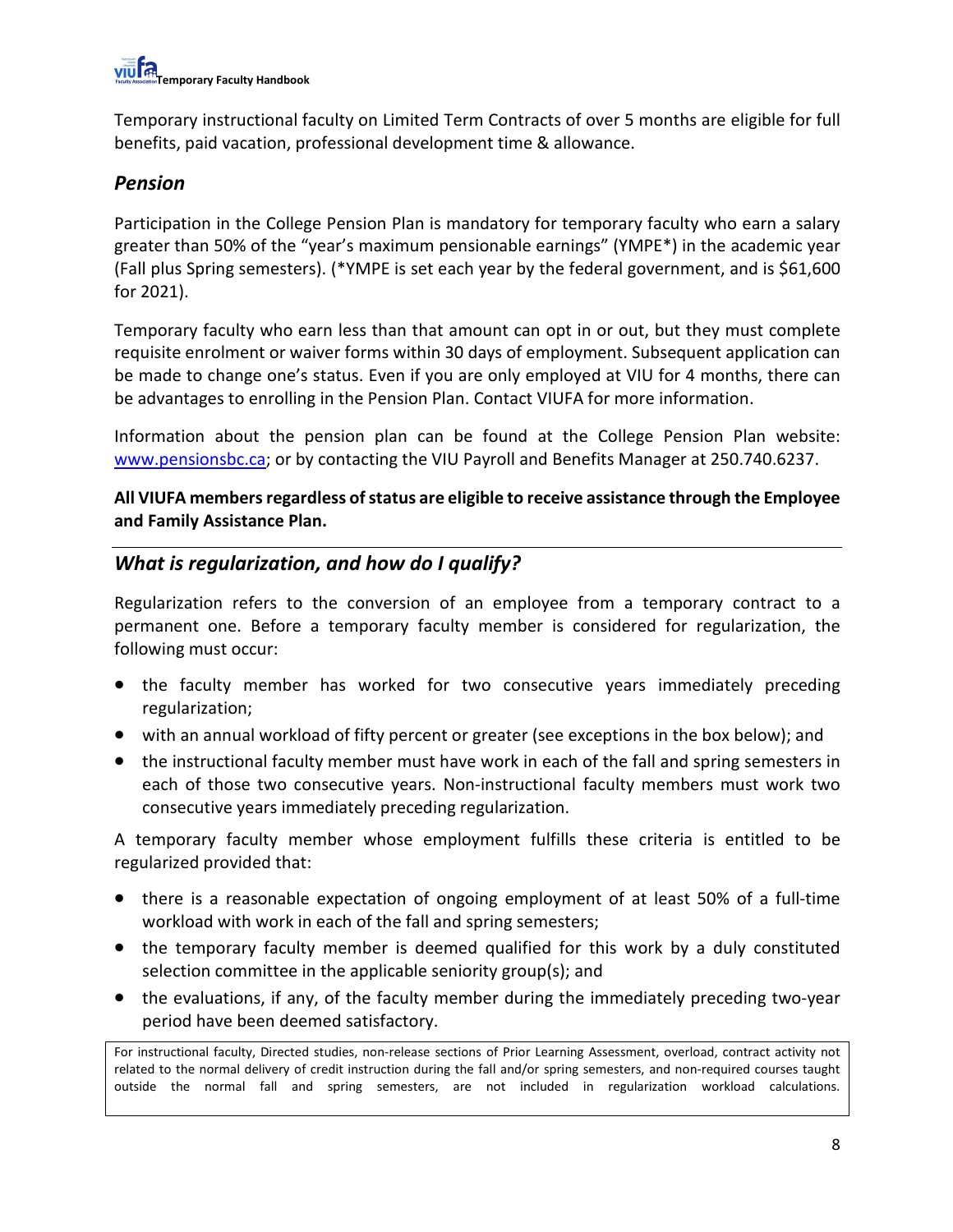## *What is the Right of First Refusal?*

Additional available work in the same department must be offered on the basis of seniority to qualified regular faculty on lay-off with recall rights, then to qualified regular faculty with less than full workloads.

Should these faculty refuse the work, or should additional work in the department still be available, temporary faculty who have received satisfactory teaching evaluations have the right to be offered the work for which they are qualified, on the basis of seniority\*. If there are two or more temporary faculty with equal seniority, a hiring committee must allocate the available work.

Normally, non-regular faculty can retain the right-of-first refusal for up to 12 months since their last contract, but in the case of Powell River and for some specialized courses on the Nanaimo and Cowichan campuses this right is retained for up to 2 years from the last contract.

*[\*Note: "qualified" does not mean most qualified – if you are denied additional work for which you believe you are qualified, contact us immediately. Also note that seniority is calculated based on all VIU work, so it can be accumulated in multiple departments.]*

## *Do I report to my Departmental Chair?*

No. Duties of the Chair differ between departments but do not include management of faculty. However, your Chair may influence your evaluations, which courses you are assigned, and whether you may undertake directed studies courses or leaves. Departmental Chairs are also involved in Departmental staffing decisions and curriculum development. A Departmental Chair may also request that Temporary Faculty Members be evaluated.

## *Limited Term Contracts (LTCs)*

Ordinarily, limited term contracts are offered to replace regular faculty on a leave of absence, and non-regular work may be bundled up to a Full-Time workload and offered to one selected candidate. Internal, qualified non-regular faculty with seniority are given first opportunity to compete for this position, however seniority is not a determining factor in the selection. If no qualified internal candidates exist, then the assignment can go to an external competition. Non-regular faculty on limited term contracts will receive pay on the regular faculty scale (F2), full health benefits, professional development funds and paid vacation. Normally one year LTCs will run from August 1 to July  $31^{st}$ .

## *Course Cancellation*

If you are contracted to teach a course and it is cancelled without replacement work being given, you will receive a flat fee of 3.75% of the worth of the contract in compensation. An additional pro-rata payment will be made if any actual student contact hours have occurred.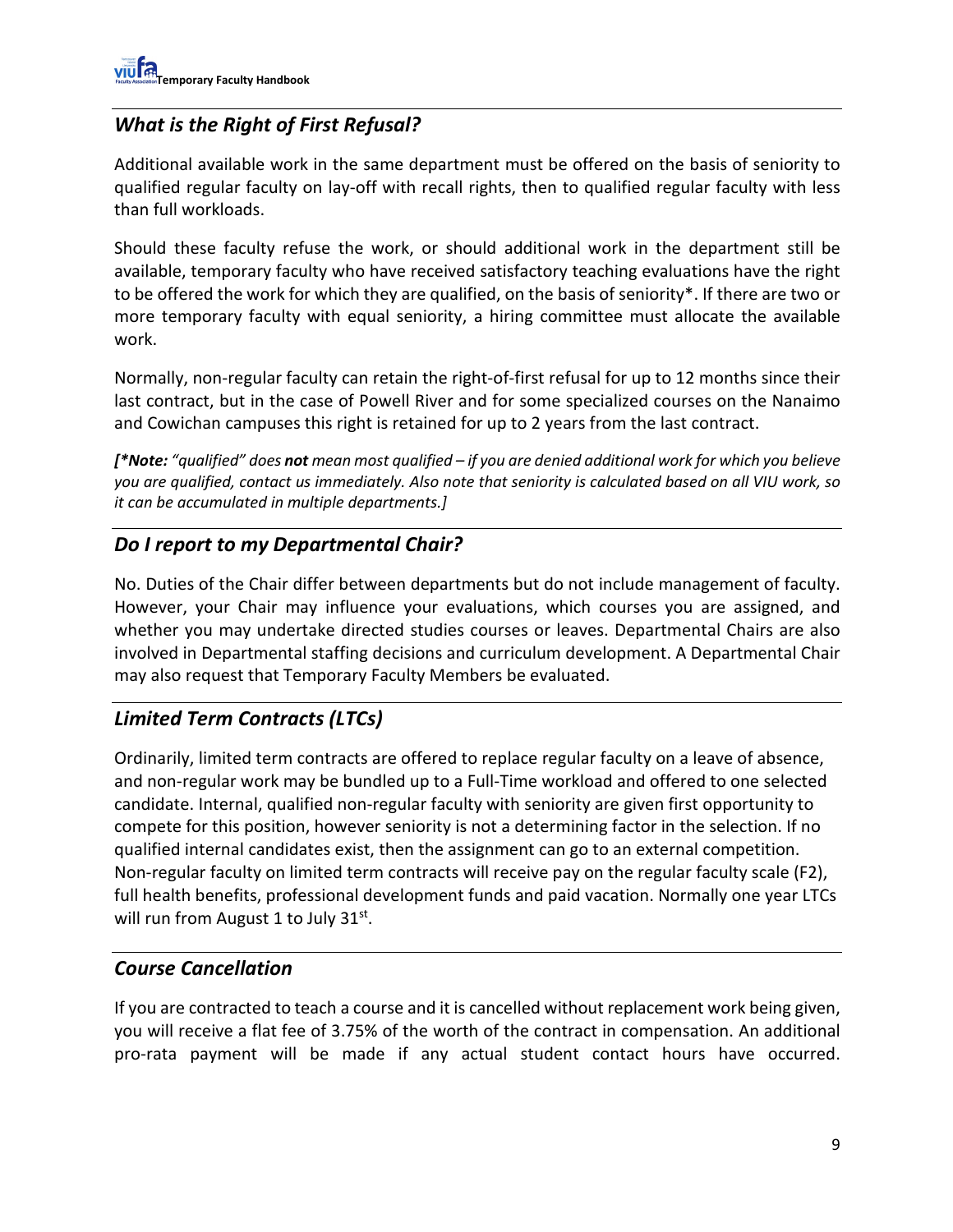## *How is my workload determined?*

Generally, an Instructor's or Professor's workload is determined by the Chair of their Department, in consultation with other faculty in the Department. The workload, responsibilities and duties of non-instructional faculty are determined by the appropriate Chair, Director, Regional Campus Principal or Dean, in consultation with that faculty member.

The Collective Agreement also places some limits on workloads. Instructional workloads are limited to a maximum of sixteen teaching hours a week, averaged over two semesters. The maximum number of regular lecture classes is eight in an academic year. Instructional Faculty with an assignment equivalent to seven sections which includes one or more upper level courses are entitled to a release from the eighth section.

Several factors must be considered in determining faculty instructional workloads, including but not limited to: number of separate course preparations; type of course; number of students; number of contact hours with students; number and type of assignments; pedagogy and delivery (on-line, face-to-face, team teaching, shared teaching, etc.); program requirements; scholarly activity; nature and extent of non-instructional assignment. Faculty and departments are in the best position to recommend optimal workloads, and so faculty and departments, in consultation with their Dean, shall work towards acceptable overall workloads, taking into consideration the factors outlined above for instructional assignments, as well as scholarly activity and service.

The Collective Agreement requires workloads to be fair. This includes, for example, the prep time each departmental member is required to devote to the courses they have been assigned, relative to the prep time required of other departmental members. If you think there is an unbalanced workload in your department, contact a shop steward or the VIUFA office.

A number of limits to timetabling are also set out in the Collective Agreement. These include for the provision of travel time where a Professor is teaching at more than one campus, and the requirement for at least one continuous hour of unscheduled time between 11.30 a.m. and 2:30 p.m. If you have concerns about how your schedule is designed, review Article 10.4.1.1. of the Collective Agreement to ensure it is within the limits set out.

Non-instructional faculty workloads are to average 35 hours per week, although the Collective Agreement permits some seasonal variability to allow for peak periods. Overtime work for most non-instructional faculty is compensated through time off in lieu, however there are paid overtime provisions and on-call premiums in place for technicians in IT.